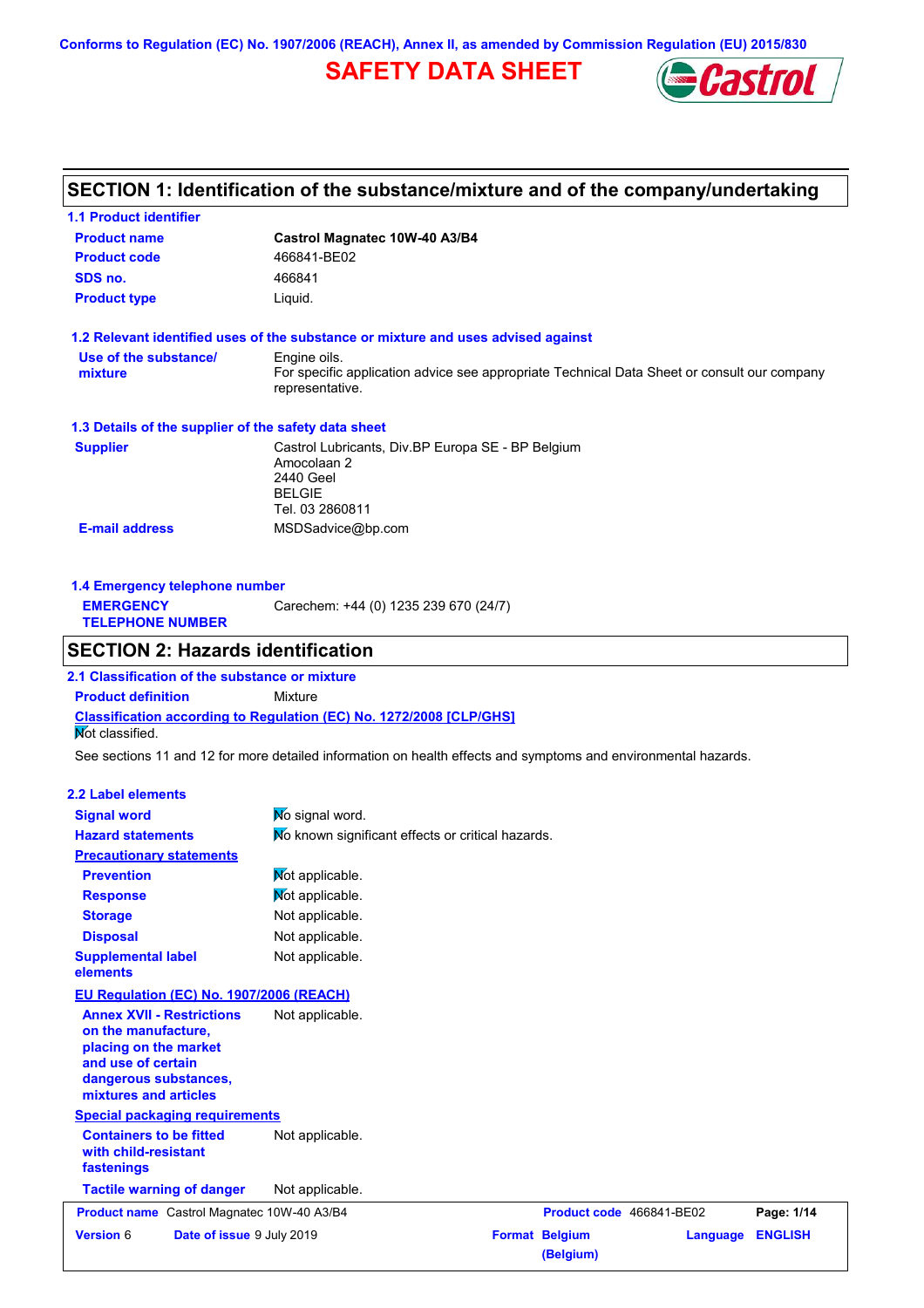# **SECTION 2: Hazards identification**

| 2.3 Other hazards                                                                                                        |                                                                                                                                                                                                                                                                                                                                                                        |
|--------------------------------------------------------------------------------------------------------------------------|------------------------------------------------------------------------------------------------------------------------------------------------------------------------------------------------------------------------------------------------------------------------------------------------------------------------------------------------------------------------|
| <b>Results of PBT and vPvB</b><br>assessment                                                                             | Product does not meet the criteria for PBT or vPvB according to Regulation (EC) No. 1907/2006,<br>Annex XIII.                                                                                                                                                                                                                                                          |
| <b>Product meets the criteria</b><br>for PBT or vPvB according<br>to Regulation (EC) No.<br><b>1907/2006, Annex XIII</b> | This mixture does not contain any substances that are assessed to be a PBT or a vPvB.                                                                                                                                                                                                                                                                                  |
| Other hazards which do<br>not result in classification                                                                   | Defatting to the skin.<br>USED ENGINE OILS<br>Used engine oil may contain hazardous components which have the potential to cause skin<br>cancer.<br>See Toxicological Information, section 11 of this Safety Data Sheet.<br>Experimental data on one or more of the components has been used to determine all or part of<br>the hazard classification of this product. |

## **SECTION 3: Composition/information on ingredients**

Mixture

#### **3.2 Mixtures**

**Product definition**

| Highly refined base oil (IP 346 DMSO extract < 3%). Proprietary performance additives.        |                                                                                        |           |                                                                    |             |
|-----------------------------------------------------------------------------------------------|----------------------------------------------------------------------------------------|-----------|--------------------------------------------------------------------|-------------|
| <b>Product/ingredient</b><br>name                                                             | <b>Identifiers</b>                                                                     | $\%$      | <b>Regulation (EC) No.</b><br>1272/2008 [CLP]                      | <b>Type</b> |
| Distillates (petroleum), hydrotreated<br>heavy paraffinic                                     | REACH #: 01-2119484627-25<br>EC: $265-157-1$<br>CAS: 64742-54-7<br>Index: 649-467-00-8 | ≥75 - ≤90 | Not classified.                                                    | $[2]$       |
| Distillates (petroleum), solvent-<br>dewaxed heavy paraffinic                                 | REACH #: 01-2119471299-27<br>EC: $265-169-7$<br>CAS: 64742-65-0<br>Index: 649-474-00-6 | ≤10       | Not classified.                                                    | $[2]$       |
| Phosphorodithioic acid, mixed O.O-bis<br>(1,3-dimethylbutyl and iso-Pr) esters,<br>zinc salts | REACH #: 01-2119493626-26<br>EC: 283-392-8<br>CAS: 84605-29-8                          | ≤3        | Skin Irrit. 2. H315<br>Eye Dam. 1, H318<br>Aquatic Chronic 2, H411 | $[1]$       |
| Osa Osatian dO fantha full taut af tha 11 atatamanta dealanad ahaus.                          |                                                                                        |           |                                                                    |             |

**See Section 16 for the full text of the H statements declared above.**

## **Type**

[1] Substance classified with a health or environmental hazard

[2] Substance with a workplace exposure limit

[3] Substance meets the criteria for PBT according to Regulation (EC) No. 1907/2006, Annex XIII

[4] Substance meets the criteria for vPvB according to Regulation (EC) No. 1907/2006, Annex XIII

[5] Substance of equivalent concern

[6] Additional disclosure due to company policy

Occupational exposure limits, if available, are listed in Section 8.

## **SECTION 4: First aid measures**

| 4.1 Description of first aid measures |                                                                                                                                                                                                                                                   |
|---------------------------------------|---------------------------------------------------------------------------------------------------------------------------------------------------------------------------------------------------------------------------------------------------|
| <b>Eye contact</b>                    | In case of contact, immediately flush eyes with plenty of water for at least 15 minutes. Eyelids<br>should be held away from the eyeball to ensure thorough rinsing. Check for and remove any<br>contact lenses. Get medical attention.           |
| <b>Skin contact</b>                   | Wash skin thoroughly with soap and water or use recognised skin cleanser. Remove<br>contaminated clothing and shoes. Wash clothing before reuse. Clean shoes thoroughly before<br>reuse. Get medical attention if irritation develops.            |
| <b>Inhalation</b>                     | Finhaled, remove to fresh air. In case of inhalation of decomposition products in a fire,<br>symptoms may be delayed. The exposed person may need to be kept under medical<br>surveillance for 48 hours. Get medical attention if symptoms occur. |
| <b>Ingestion</b>                      | Do not induce vomiting unless directed to do so by medical personnel. Get medical attention if<br>symptoms occur.                                                                                                                                 |
| <b>Protection of first-aiders</b>     | No action shall be taken involving any personal risk or without suitable training. It may be<br>dangerous to the person providing aid to give mouth-to-mouth resuscitation.                                                                       |

### **4.2 Most important symptoms and effects, both acute and delayed**

| <b>Product name</b> Castrol Magnatec 10W-40 A3/B4 |                                  | <b>Product code</b> 466841-BE02 |                       | Page: 2/14              |  |
|---------------------------------------------------|----------------------------------|---------------------------------|-----------------------|-------------------------|--|
| <b>Version 6</b>                                  | <b>Date of issue 9 July 2019</b> |                                 | <b>Format Belgium</b> | <b>Language ENGLISH</b> |  |
|                                                   |                                  |                                 | (Belgium)             |                         |  |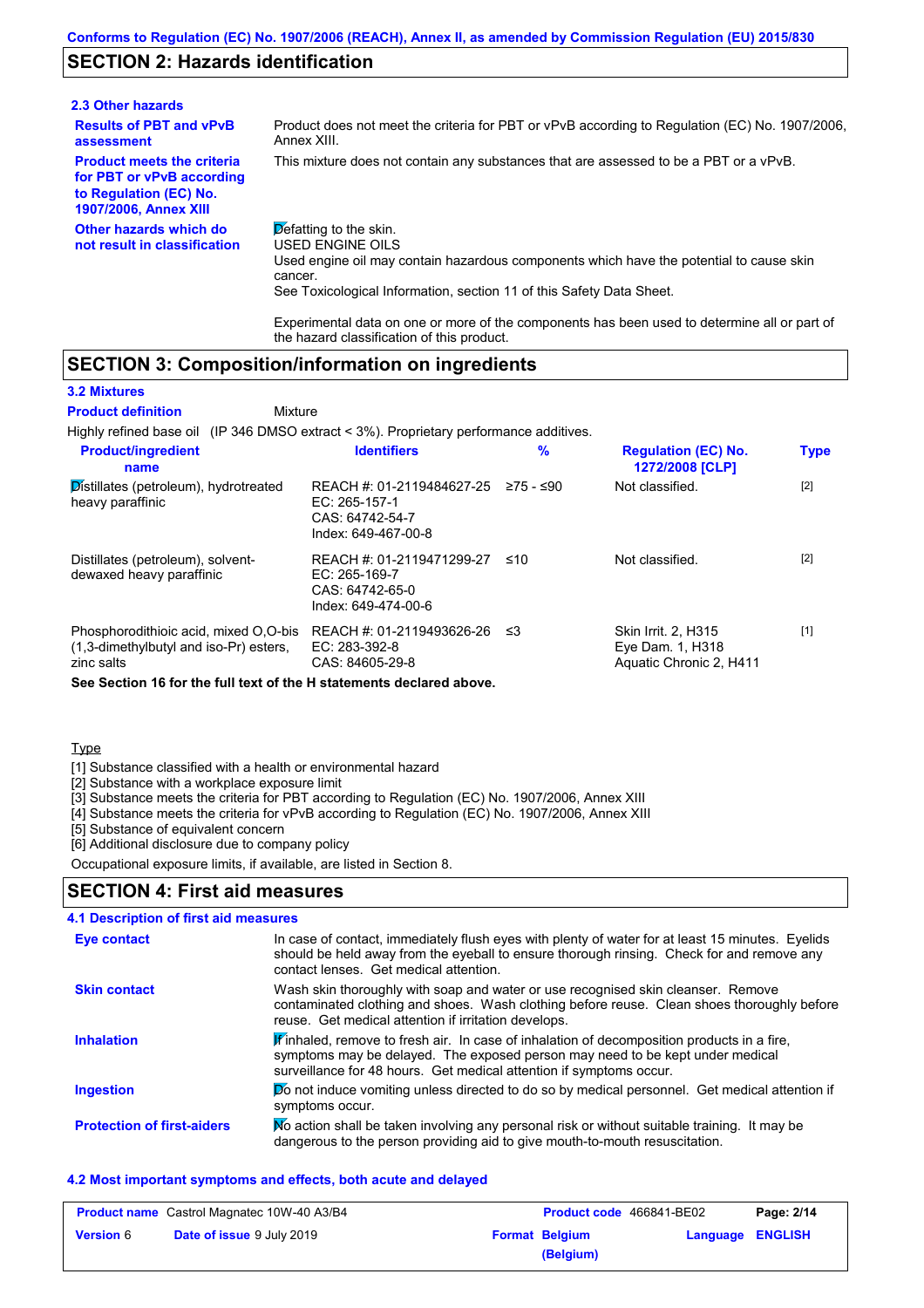## **SECTION 4: First aid measures**

|                                       | See Section 11 for more detailed information on health effects and symptoms.                                               |  |  |
|---------------------------------------|----------------------------------------------------------------------------------------------------------------------------|--|--|
| <b>Potential acute health effects</b> |                                                                                                                            |  |  |
| <b>Inhalation</b>                     | <b>Exposure to decomposition products may cause a health hazard. Serious effects may be</b><br>delayed following exposure. |  |  |
| <b>Ingestion</b>                      | No known significant effects or critical hazards.                                                                          |  |  |
| <b>Skin contact</b>                   | Defatting to the skin. May cause skin dryness and irritation.                                                              |  |  |
| <b>Eye contact</b>                    | Mot classified as an eye irritant. Based on data available for this or related materials.                                  |  |  |
|                                       | Delayed and immediate effects as well as chronic effects from short and long-term exposure                                 |  |  |
| <b>Inhalation</b>                     | Overexposure to the inhalation of airborne droplets or aerosols may cause irritation of the<br>respiratory tract.          |  |  |
| <b>Ingestion</b>                      | Ingestion of large quantities may cause nausea and diarrhoea.                                                              |  |  |
| <b>Skin contact</b>                   | Prolonged or repeated contact can defat the skin and lead to irritation and/or dermatitis.                                 |  |  |
| Eye contact                           | Potential risk of transient stinging or redness if accidental eye contact occurs.                                          |  |  |
|                                       |                                                                                                                            |  |  |

**4.3 Indication of any immediate medical attention and special treatment needed**

Notes to physician **Treatment should in general be symptomatic and directed to relieving any effects.** In case of inhalation of decomposition products in a fire, symptoms may be delayed. The exposed person may need to be kept under medical surveillance for 48 hours.

## **SECTION 5: Firefighting measures**

| 5.1 Extinguishing media                                                                                                                                                                                 |                                                                                                                                                                                                                                                                                                                                                                   |  |
|---------------------------------------------------------------------------------------------------------------------------------------------------------------------------------------------------------|-------------------------------------------------------------------------------------------------------------------------------------------------------------------------------------------------------------------------------------------------------------------------------------------------------------------------------------------------------------------|--|
| <b>Suitable extinguishing</b><br>media                                                                                                                                                                  | In case of fire, use foam, dry chemical or carbon dioxide extinguisher or spray.                                                                                                                                                                                                                                                                                  |  |
| <b>Unsuitable extinguishing</b><br>Do not use water jet. The use of a water jet may cause the fire to spread by splashing the<br>burning product.<br>media                                              |                                                                                                                                                                                                                                                                                                                                                                   |  |
| 5.2 Special hazards arising from the substance or mixture                                                                                                                                               |                                                                                                                                                                                                                                                                                                                                                                   |  |
| <b>Hazards from the</b><br>In a fire or if heated, a pressure increase will occur and the container may burst.<br>substance or mixture                                                                  |                                                                                                                                                                                                                                                                                                                                                                   |  |
| Combustion products may include the following:<br><b>Hazardous combustion</b><br>carbon oxides (CO, CO <sub>2</sub> ) (carbon monoxide, carbon dioxide)<br>products<br>nitrogen oxides (NO, $NO2$ etc.) |                                                                                                                                                                                                                                                                                                                                                                   |  |
| 5.3 Advice for firefighters                                                                                                                                                                             |                                                                                                                                                                                                                                                                                                                                                                   |  |
| <b>Special precautions for</b><br>fire-fighters                                                                                                                                                         | No action shall be taken involving any personal risk or without suitable training. Promptly<br>isolate the scene by removing all persons from the vicinity of the incident if there is a fire.                                                                                                                                                                    |  |
| <b>Special protective</b><br>equipment for fire-fighters                                                                                                                                                | Fire-fighters should wear appropriate protective equipment and self-contained breathing<br>apparatus (SCBA) with a full face-piece operated in positive pressure mode. Clothing for fire-<br>fighters (including helmets, protective boots and gloves) conforming to European standard EN<br>469 will provide a basic level of protection for chemical incidents. |  |

## **SECTION 6: Accidental release measures**

#### **6.1 Personal precautions, protective equipment and emergency procedures**

| For non-emergency<br>personnel          | No action shall be taken involving any personal risk or without suitable training. Evacuate<br>surrounding areas. Keep unnecessary and unprotected personnel from entering. Do not touch<br>or walk through spilt material. Floors may be slippery; use care to avoid falling. Put on<br>appropriate personal protective equipment.                                                             |
|-----------------------------------------|-------------------------------------------------------------------------------------------------------------------------------------------------------------------------------------------------------------------------------------------------------------------------------------------------------------------------------------------------------------------------------------------------|
| For emergency responders                | $\mathbb E$ ntry into a confined space or poorly ventilated area contaminated with vapour, mist or fume is<br>extremely hazardous without the correct respiratory protective equipment and a safe system of<br>work. Wear self-contained breathing apparatus. Wear a suitable chemical protective suit.<br>Chemical resistant boots. See also the information in "For non-emergency personnel". |
| <b>6.2 Environmental</b><br>precautions | Avoid dispersal of spilt material and runoff and contact with soil, waterways, drains and sewers.<br>Inform the relevant authorities if the product has caused environmental pollution (sewers,<br>waterways, soil or air).                                                                                                                                                                     |

#### **6.3 Methods and material for containment and cleaning up**

**Small spill**

Stop leak if without risk. Move containers from spill area. Absorb with an inert material and place in an appropriate waste disposal container. Dispose of via a licensed waste disposal contractor.

| <b>Product name</b> Castrol Magnatec 10W-40 A3/B4 |                                  | <b>Product code</b> 466841-BE02 |                       | Page: 3/14              |  |
|---------------------------------------------------|----------------------------------|---------------------------------|-----------------------|-------------------------|--|
| <b>Version 6</b>                                  | <b>Date of issue 9 July 2019</b> |                                 | <b>Format Belgium</b> | <b>Language ENGLISH</b> |  |
|                                                   |                                  |                                 | (Belgium)             |                         |  |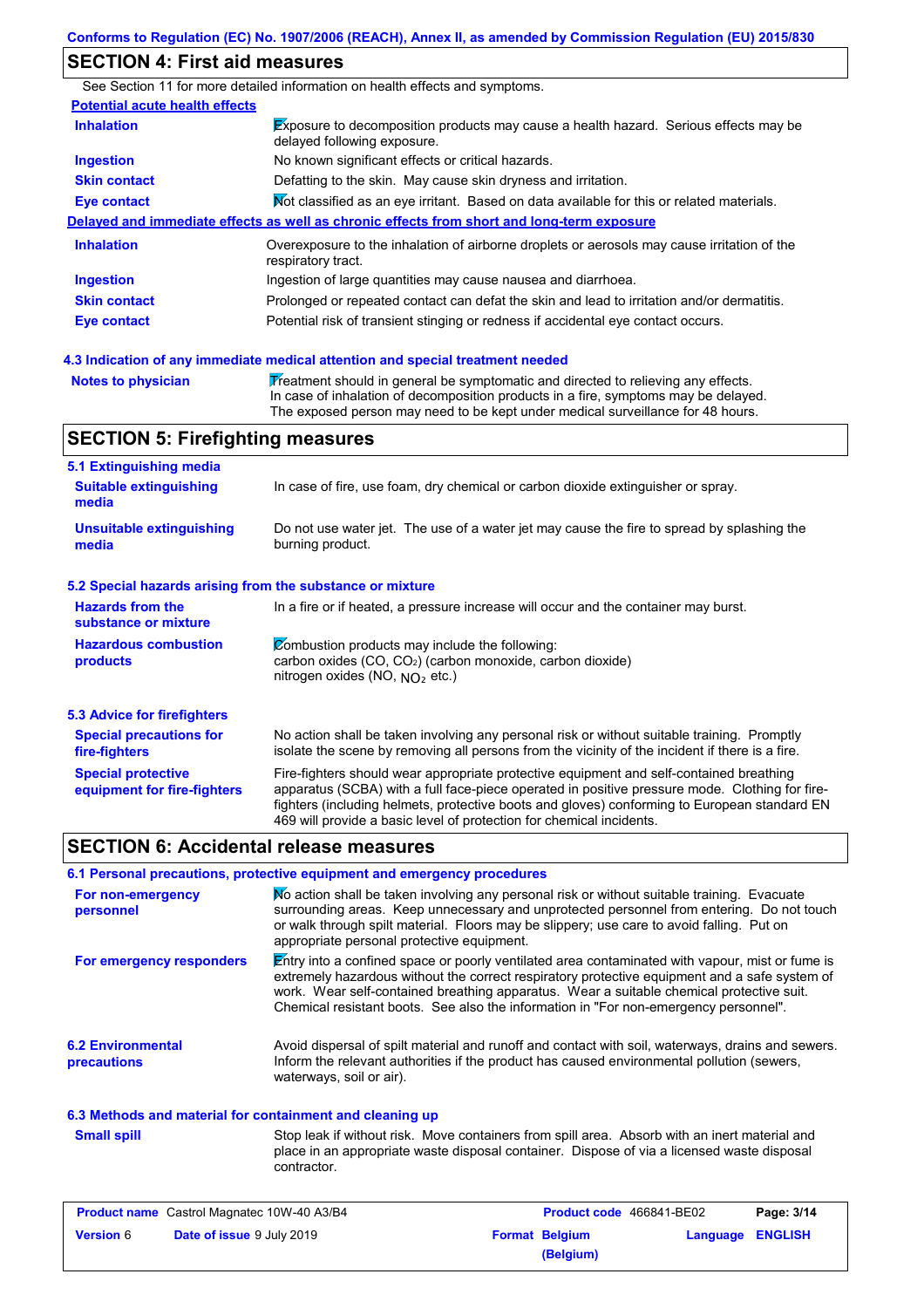## **SECTION 6: Accidental release measures**

| Large spill                               | Stop leak if without risk. Move containers from spill area. Prevent entry into sewers, water<br>courses, basements or confined areas. Contain and collect spillage with non-combustible,<br>absorbent material e.g. sand, earth, vermiculite or diatomaceous earth and place in container<br>for disposal according to local regulations. Dispose of via a licensed waste disposal contractor. |
|-------------------------------------------|------------------------------------------------------------------------------------------------------------------------------------------------------------------------------------------------------------------------------------------------------------------------------------------------------------------------------------------------------------------------------------------------|
| 6.4 Reference to other<br><b>sections</b> | See Section 1 for emergency contact information.<br>See Section 5 for firefighting measures.<br>See Section 8 for information on appropriate personal protective equipment.<br>See Section 12 for environmental precautions.<br>See Section 13 for additional waste treatment information.                                                                                                     |

# **SECTION 7: Handling and storage**

| 7.1 Precautions for safe handling                                                    |                                                                                                                                                                                                                                                                                                                                                                                                                                                                                          |
|--------------------------------------------------------------------------------------|------------------------------------------------------------------------------------------------------------------------------------------------------------------------------------------------------------------------------------------------------------------------------------------------------------------------------------------------------------------------------------------------------------------------------------------------------------------------------------------|
| <b>Protective measures</b>                                                           | <b>Put on appropriate personal protective equipment.</b>                                                                                                                                                                                                                                                                                                                                                                                                                                 |
| <b>Advice on general</b><br>occupational hygiene                                     | Eating, drinking and smoking should be prohibited in areas where this material is handled.<br>stored and processed. Wash thoroughly after handling. Remove contaminated clothing and<br>protective equipment before entering eating areas. See also Section 8 for additional<br>information on hygiene measures.                                                                                                                                                                         |
| <b>7.2 Conditions for safe</b><br>storage, including any<br><i>incompatibilities</i> | Store in accordance with local requiations. Store in a dry, cool and well-ventilated area, away<br>from incompatible materials (see Section 10). Keep away from heat and direct sunlight. Keep<br>container tightly closed and sealed until ready for use. Containers that have been opened must<br>be carefully resealed and kept upright to prevent leakage. Store and use only in equipment/<br>containers designed for use with this product. Do not store in unlabelled containers. |
| Not suitable                                                                         | Prolonged exposure to elevated temperature.                                                                                                                                                                                                                                                                                                                                                                                                                                              |
| 7.3 Specific end use(s)                                                              |                                                                                                                                                                                                                                                                                                                                                                                                                                                                                          |
| <b>Recommendations</b>                                                               | See section 1.2 and Exposure scenarios in annex, if applicable.                                                                                                                                                                                                                                                                                                                                                                                                                          |

## **SECTION 8: Exposure controls/personal protection**

### **8.1 Control parameters**

**Occupational exposure limits**

| <b>Product/ingredient name</b>                               |                                                                                                                                                                                                                                                                                                                                                                                                                                                                                                                                                                                                                                                                                                                                                                                                                                                                                                                                                                                                                            | <b>Exposure limit values</b>                                                                                                                                                                                                                         |  |  |
|--------------------------------------------------------------|----------------------------------------------------------------------------------------------------------------------------------------------------------------------------------------------------------------------------------------------------------------------------------------------------------------------------------------------------------------------------------------------------------------------------------------------------------------------------------------------------------------------------------------------------------------------------------------------------------------------------------------------------------------------------------------------------------------------------------------------------------------------------------------------------------------------------------------------------------------------------------------------------------------------------------------------------------------------------------------------------------------------------|------------------------------------------------------------------------------------------------------------------------------------------------------------------------------------------------------------------------------------------------------|--|--|
| Distillates (petroleum), hydrotreated heavy paraffinic       |                                                                                                                                                                                                                                                                                                                                                                                                                                                                                                                                                                                                                                                                                                                                                                                                                                                                                                                                                                                                                            | Limit values (Belgium).<br>TWA: 5 mg/m <sup>3</sup> 8 hours. Issued/Revised: 10/2002 Form: Mist<br>STEL: 10 mg/m <sup>3</sup> 15 minutes. Issued/Revised: 10/2002 Form: Mist                                                                         |  |  |
| Distillates (petroleum), solvent-dewaxed heavy<br>paraffinic |                                                                                                                                                                                                                                                                                                                                                                                                                                                                                                                                                                                                                                                                                                                                                                                                                                                                                                                                                                                                                            | Limit values (Belgium).<br>TWA: 5 mg/m <sup>3</sup> 8 hours. Issued/Revised: 10/2002 Form: Mist<br>STEL: 10 mg/m <sup>3</sup> 15 minutes. Issued/Revised: 10/2002 Form: Mist                                                                         |  |  |
| guidance only.                                               |                                                                                                                                                                                                                                                                                                                                                                                                                                                                                                                                                                                                                                                                                                                                                                                                                                                                                                                                                                                                                            | Whilst specific OELs for certain components may be shown in this section, other components may be present in any mist,<br>vapour or dust produced. Therefore, the specific OELs may not be applicable to the product as a whole and are provided for |  |  |
| <b>Recommended monitoring</b><br>procedures                  | If this product contains ingredients with exposure limits, personal, workplace atmosphere or<br>biological monitoring may be required to determine the effectiveness of the ventilation or other<br>control measures and/or the necessity to use respiratory protective equipment. Reference<br>should be made to monitoring standards, such as the following: European Standard EN 689<br>(Workplace atmospheres - Guidance for the assessment of exposure by inhalation to chemical<br>agents for comparison with limit values and measurement strategy) European Standard EN<br>14042 (Workplace atmospheres - Guide for the application and use of procedures for the<br>assessment of exposure to chemical and biological agents) European Standard EN 482<br>(Workplace atmospheres - General requirements for the performance of procedures for the<br>measurement of chemical agents) Reference to national guidance documents for methods for<br>the determination of hazardous substances will also be required. |                                                                                                                                                                                                                                                      |  |  |
| <b>Derived No Effect Level</b><br>No DNELs/DMELs available.  |                                                                                                                                                                                                                                                                                                                                                                                                                                                                                                                                                                                                                                                                                                                                                                                                                                                                                                                                                                                                                            |                                                                                                                                                                                                                                                      |  |  |
|                                                              |                                                                                                                                                                                                                                                                                                                                                                                                                                                                                                                                                                                                                                                                                                                                                                                                                                                                                                                                                                                                                            |                                                                                                                                                                                                                                                      |  |  |

### **Predicted No Effect Concentration**

No PNECs available

### **8.2 Exposure controls**

| <b>Product name</b> Castrol Magnatec 10W-40 A3/B4 |                                  | <b>Product code</b> 466841-BE02 |                       | Page: 4/14              |  |
|---------------------------------------------------|----------------------------------|---------------------------------|-----------------------|-------------------------|--|
| <b>Version 6</b>                                  | <b>Date of issue 9 July 2019</b> |                                 | <b>Format Belgium</b> | <b>Language ENGLISH</b> |  |
|                                                   |                                  |                                 | (Belgium)             |                         |  |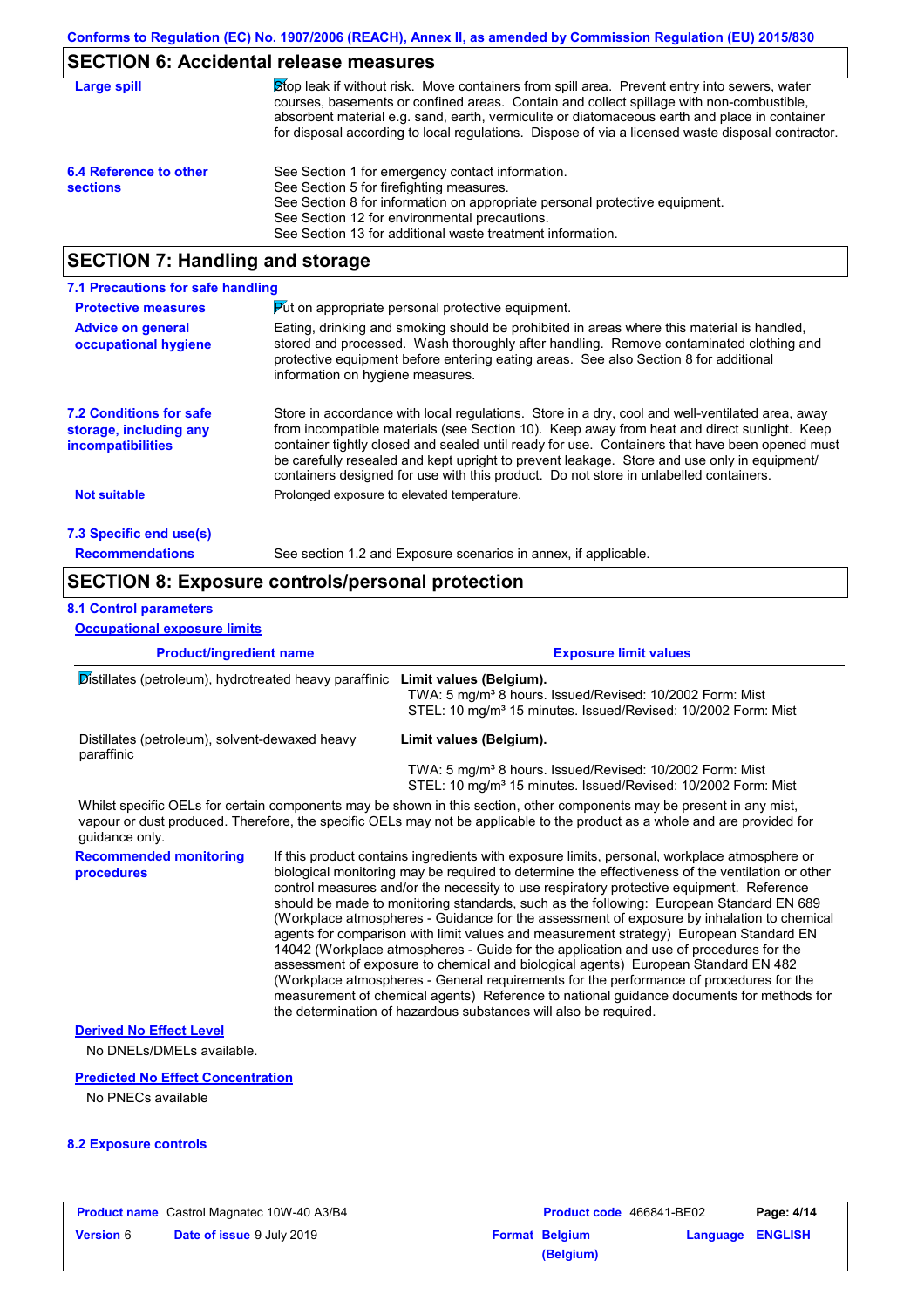# **SECTION 8: Exposure controls/personal protection**

| <b>Appropriate engineering</b><br><b>controls</b> | Provide exhaust ventilation or other engineering controls to keep the relevant airborne<br>concentrations below their respective occupational exposure limits.<br>All activities involving chemicals should be assessed for their risks to health, to ensure<br>exposures are adequately controlled. Personal protective equipment should only be considered<br>after other forms of control measures (e.g. engineering controls) have been suitably evaluated.<br>Personal protective equipment should conform to appropriate standards, be suitable for use, be<br>kept in good condition and properly maintained.<br>Your supplier of personal protective equipment should be consulted for advice on selection and<br>appropriate standards. For further information contact your national organisation for standards.<br>The final choice of protective equipment will depend upon a risk assessment. It is important to<br>ensure that all items of personal protective equipment are compatible. |
|---------------------------------------------------|---------------------------------------------------------------------------------------------------------------------------------------------------------------------------------------------------------------------------------------------------------------------------------------------------------------------------------------------------------------------------------------------------------------------------------------------------------------------------------------------------------------------------------------------------------------------------------------------------------------------------------------------------------------------------------------------------------------------------------------------------------------------------------------------------------------------------------------------------------------------------------------------------------------------------------------------------------------------------------------------------------|
| <b>Individual protection measures</b>             |                                                                                                                                                                                                                                                                                                                                                                                                                                                                                                                                                                                                                                                                                                                                                                                                                                                                                                                                                                                                         |
| <b>Hygiene measures</b>                           | Wash hands, forearms and face thoroughly after handling chemical products, before eating,<br>smoking and using the lavatory and at the end of the working period. Ensure that eyewash<br>stations and safety showers are close to the workstation location.                                                                                                                                                                                                                                                                                                                                                                                                                                                                                                                                                                                                                                                                                                                                             |
| <b>Respiratory protection</b>                     | In case of insufficient ventilation, wear suitable respiratory equipment.<br>The correct choice of respiratory protection depends upon the chemicals being handled, the<br>conditions of work and use, and the condition of the respiratory equipment. Safety procedures<br>should be developed for each intended application. Respiratory protection equipment should<br>therefore be chosen in consultation with the supplier/manufacturer and with a full assessment<br>of the working conditions.                                                                                                                                                                                                                                                                                                                                                                                                                                                                                                   |
| <b>Eye/face protection</b>                        | Safety glasses with side shields.                                                                                                                                                                                                                                                                                                                                                                                                                                                                                                                                                                                                                                                                                                                                                                                                                                                                                                                                                                       |
| <b>Skin protection</b>                            |                                                                                                                                                                                                                                                                                                                                                                                                                                                                                                                                                                                                                                                                                                                                                                                                                                                                                                                                                                                                         |
| <b>Hand protection</b>                            | <b>General Information:</b>                                                                                                                                                                                                                                                                                                                                                                                                                                                                                                                                                                                                                                                                                                                                                                                                                                                                                                                                                                             |
|                                                   | Because specific work environments and material handling practices vary, safety procedures<br>should be developed for each intended application. The correct choice of protective gloves<br>depends upon the chemicals being handled, and the conditions of work and use. Most gloves<br>provide protection for only a limited time before they must be discarded and replaced (even the<br>best chemically resistant gloves will break down after repeated chemical exposures).                                                                                                                                                                                                                                                                                                                                                                                                                                                                                                                        |
|                                                   | Gloves should be chosen in consultation with the supplier / manufacturer and taking account of<br>a full assessment of the working conditions.                                                                                                                                                                                                                                                                                                                                                                                                                                                                                                                                                                                                                                                                                                                                                                                                                                                          |
|                                                   | Recommended: Nitrile gloves.<br><b>Breakthrough time:</b>                                                                                                                                                                                                                                                                                                                                                                                                                                                                                                                                                                                                                                                                                                                                                                                                                                                                                                                                               |
|                                                   | Breakthrough time data are generated by glove manufacturers under laboratory test conditions<br>and represent how long a glove can be expected to provide effective permeation resistance. It<br>is important when following breakthrough time recommendations that actual workplace<br>conditions are taken into account. Always consult with your glove supplier for up-to-date<br>technical information on breakthrough times for the recommended glove type.<br>Our recommendations on the selection of gloves are as follows:                                                                                                                                                                                                                                                                                                                                                                                                                                                                      |
|                                                   | Continuous contact:                                                                                                                                                                                                                                                                                                                                                                                                                                                                                                                                                                                                                                                                                                                                                                                                                                                                                                                                                                                     |
|                                                   | Gloves with a minimum breakthrough time of 240 minutes, or >480 minutes if suitable gloves<br>can be obtained.<br>If suitable gloves are not available to offer that level of protection, gloves with shorter<br>breakthrough times may be acceptable as long as appropriate glove maintenance and<br>replacement regimes are determined and adhered to.                                                                                                                                                                                                                                                                                                                                                                                                                                                                                                                                                                                                                                                |
|                                                   | Short-term / splash protection:                                                                                                                                                                                                                                                                                                                                                                                                                                                                                                                                                                                                                                                                                                                                                                                                                                                                                                                                                                         |
|                                                   | Recommended breakthrough times as above.<br>It is recognised that for short-term, transient exposures, gloves with shorter breakthrough times<br>may commonly be used. Therefore, appropriate maintenance and replacement regimes must<br>be determined and rigorously followed.                                                                                                                                                                                                                                                                                                                                                                                                                                                                                                                                                                                                                                                                                                                        |
|                                                   | <b>Glove Thickness:</b>                                                                                                                                                                                                                                                                                                                                                                                                                                                                                                                                                                                                                                                                                                                                                                                                                                                                                                                                                                                 |
|                                                   | For general applications, we recommend gloves with a thickness typically greater than 0.35 mm.                                                                                                                                                                                                                                                                                                                                                                                                                                                                                                                                                                                                                                                                                                                                                                                                                                                                                                          |
|                                                   | It should be emphasised that glove thickness is not necessarily a good predictor of glove<br>resistance to a specific chemical, as the permeation efficiency of the glove will be dependent<br>on the exact composition of the glove material. Therefore, glove selection should also be based<br>on consideration of the task requirements and knowledge of breakthrough times.<br>Glove thickness may also vary depending on the glove manufacturer, the glove type and the<br>glove model. Therefore, the manufacturers' technical data should always be taken into account<br>to ensure selection of the most appropriate glove for the task.                                                                                                                                                                                                                                                                                                                                                       |
| <b>Product name</b> Castrol Magnatec 10W-40 A3/R4 | Product code 466841-RE02<br>Page: 5/14                                                                                                                                                                                                                                                                                                                                                                                                                                                                                                                                                                                                                                                                                                                                                                                                                                                                                                                                                                  |

| <b>Product name</b> Castrol Magnatec 10W-40 A3/B4 |                                  | <b>Product code</b> 466841-BE02 |                       | Page: 5/14              |  |
|---------------------------------------------------|----------------------------------|---------------------------------|-----------------------|-------------------------|--|
| <b>Version 6</b>                                  | <b>Date of issue 9 July 2019</b> |                                 | <b>Format Belgium</b> | <b>Language ENGLISH</b> |  |
|                                                   |                                  |                                 | (Belgium)             |                         |  |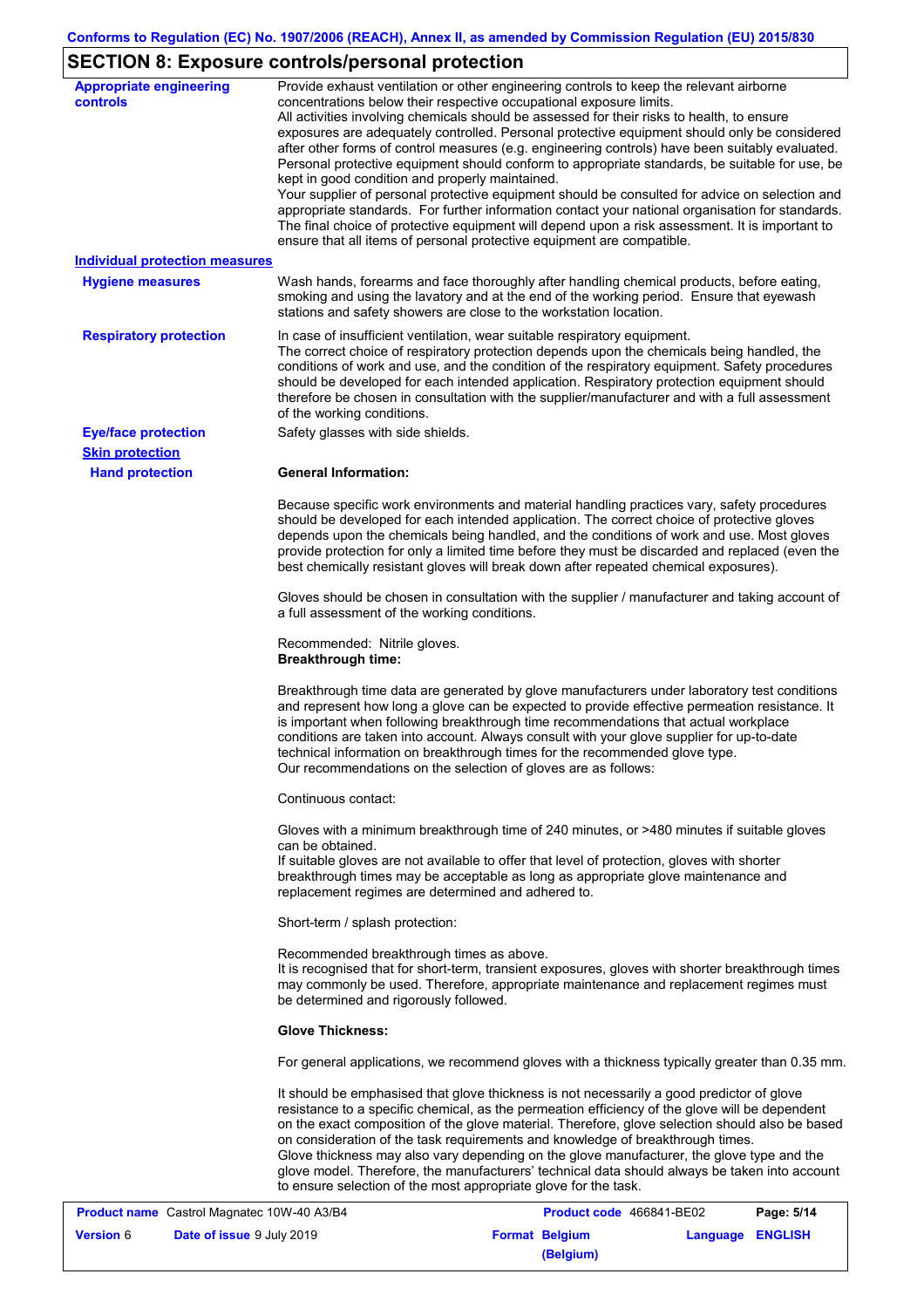# **SECTION 8: Exposure controls/personal protection**

|                                           | Note: Depending on the activity being conducted, gloves of varying thickness may be required<br>for specific tasks. For example:                                                                                                                                                                                                                                                                                                                                                                                                                                                                                                                                                      |
|-------------------------------------------|---------------------------------------------------------------------------------------------------------------------------------------------------------------------------------------------------------------------------------------------------------------------------------------------------------------------------------------------------------------------------------------------------------------------------------------------------------------------------------------------------------------------------------------------------------------------------------------------------------------------------------------------------------------------------------------|
|                                           | • Thinner gloves (down to 0.1 mm or less) may be required where a high degree of manual<br>dexterity is needed. However, these gloves are only likely to give short duration protection and<br>would normally be just for single use applications, then disposed of.                                                                                                                                                                                                                                                                                                                                                                                                                  |
|                                           | • Thicker gloves (up to 3 mm or more) may be required where there is a mechanical (as well<br>as a chemical) risk i.e. where there is abrasion or puncture potential.                                                                                                                                                                                                                                                                                                                                                                                                                                                                                                                 |
| <b>Skin and body</b>                      | Use of protective clothing is good industrial practice.<br>Personal protective equipment for the body should be selected based on the task being<br>performed and the risks involved and should be approved by a specialist before handling this<br>product.<br>Cotton or polyester/cotton overalls will only provide protection against light superficial<br>contamination that will not soak through to the skin. Overalls should be laundered on a regular<br>basis. When the risk of skin exposure is high (e.g. when cleaning up spillages or if there is a<br>risk of splashing) then chemical resistant aprons and/or impervious chemical suits and boots<br>will be required. |
| <b>Refer to standards:</b>                | Respiratory protection: EN 529<br>Gloves: EN 420, EN 374<br>Eye protection: EN 166<br>Filtering half-mask: EN 149<br>Filtering half-mask with valve: EN 405<br>Half-mask: EN 140 plus filter<br>Full-face mask: EN 136 plus filter<br>Particulate filters: EN 143<br>Gas/combined filters: EN 14387                                                                                                                                                                                                                                                                                                                                                                                   |
| <b>Environmental exposure</b><br>controls | Emissions from ventilation or work process equipment should be checked to ensure they<br>comply with the requirements of environmental protection legislation. In some cases, fume<br>scrubbers, filters or engineering modifications to the process equipment will be necessary to<br>reduce emissions to acceptable levels.                                                                                                                                                                                                                                                                                                                                                         |

# **SECTION 9: Physical and chemical properties**

| 9.1 Information on basic physical and chemical properties |                                                                                         |
|-----------------------------------------------------------|-----------------------------------------------------------------------------------------|
| <b>Appearance</b>                                         |                                                                                         |
| <b>Physical state</b>                                     | Liquid.                                                                                 |
| <b>Colour</b>                                             | Amber. [Light]                                                                          |
| <b>Odour</b>                                              | Not available.                                                                          |
| <b>Odour threshold</b>                                    | Not available.                                                                          |
| pH                                                        | Not available.                                                                          |
| <b>Melting point/freezing point</b>                       | Not available.                                                                          |
| Initial boiling point and boiling<br>range                | Not available.                                                                          |
| <b>Pour point</b>                                         | -42 $^{\circ}$ C                                                                        |
| <b>Flash point</b>                                        | Closed cup: 204°C (399.2°F) [Pensky-Martens.]<br>Open cup: 242°C (467.6°F) [Cleveland.] |
| <b>Evaporation rate</b>                                   | Not available.                                                                          |
| <b>Flammability (solid, gas)</b>                          | Not available.                                                                          |
| <b>Upper/lower flammability or</b><br>explosive limits    | Not available.                                                                          |
| <b>Vapour pressure</b>                                    | Not available.                                                                          |
| <b>Vapour density</b>                                     | Not available.                                                                          |
| <b>Relative density</b>                                   | Not available.                                                                          |
| <b>Density</b>                                            | <1000 kg/m <sup>3</sup> (<1 g/cm <sup>3</sup> ) at 15 <sup>°</sup> C                    |
| <b>Solubility(ies)</b>                                    | insoluble in water.                                                                     |
| <b>Partition coefficient: n-octanol/</b><br>water         | Not available.                                                                          |
| <b>Auto-ignition temperature</b>                          | Not available.                                                                          |
| <b>Decomposition temperature</b>                          | Not available.                                                                          |
|                                                           |                                                                                         |

| <b>Product name</b> Castrol Magnatec 10W-40 A3/B4 |                                  | Product code 466841-BE02 |                       | Page: 6/14              |  |
|---------------------------------------------------|----------------------------------|--------------------------|-----------------------|-------------------------|--|
| <b>Version 6</b>                                  | <b>Date of issue 9 July 2019</b> |                          | <b>Format Belgium</b> | <b>Language ENGLISH</b> |  |
|                                                   |                                  |                          | (Belgium)             |                         |  |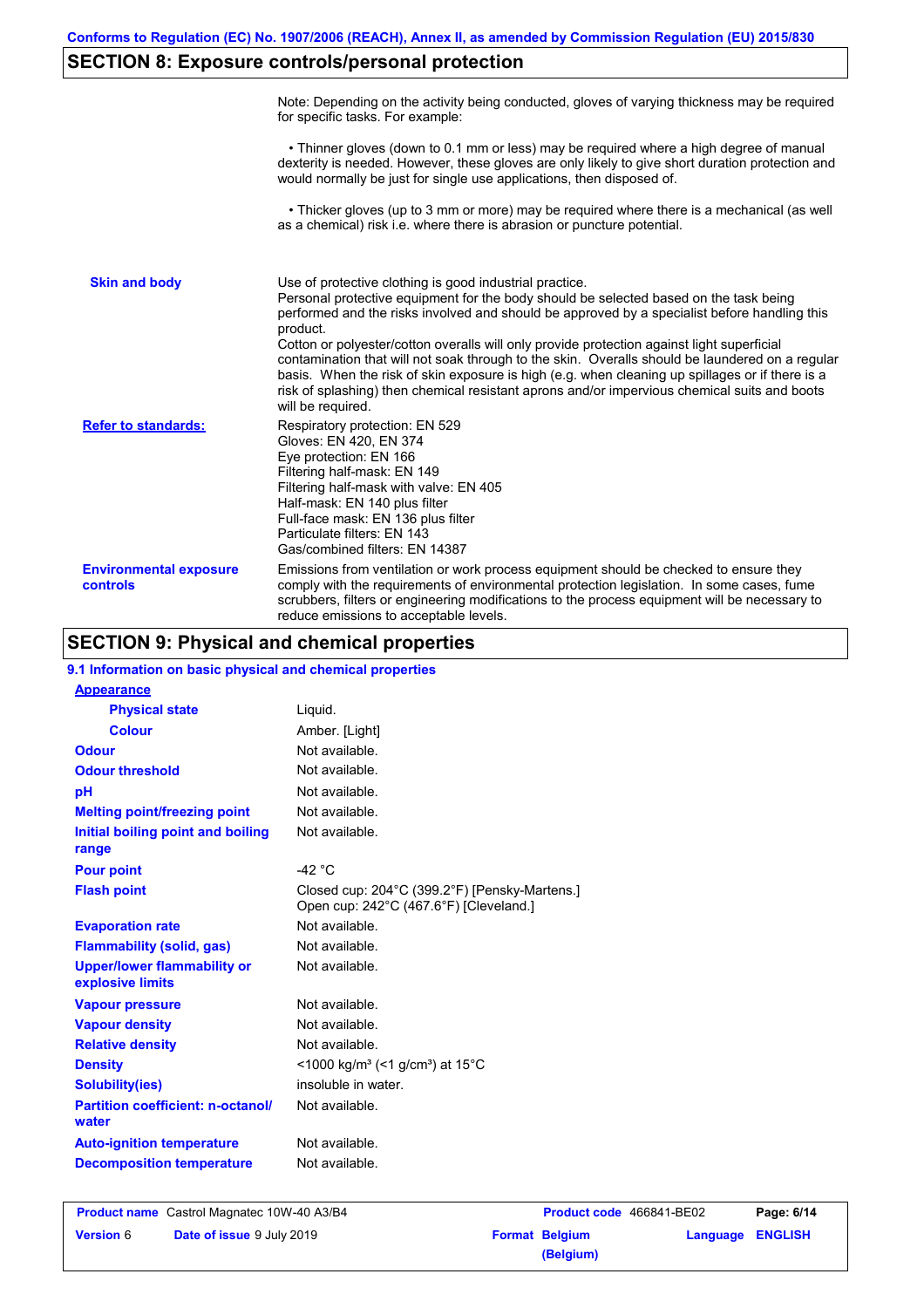# **SECTION 9: Physical and chemical properties**

| <b>Viscosity</b>            | Kinematic: $99.9$ mm <sup>2</sup> /s ( $99.9$ cSt) at $40^{\circ}$ C<br>Kinematic: 14.6 mm <sup>2</sup> /s (14.6 cSt) at 100 $^{\circ}$ C |
|-----------------------------|-------------------------------------------------------------------------------------------------------------------------------------------|
| <b>Explosive properties</b> | Not available.                                                                                                                            |
| <b>Oxidising properties</b> | Not available.                                                                                                                            |

## **9.2 Other information**

No additional information.

| <b>SECTION 10: Stability and reactivity</b>       |                                                                                                                                                                         |  |  |  |
|---------------------------------------------------|-------------------------------------------------------------------------------------------------------------------------------------------------------------------------|--|--|--|
| <b>10.1 Reactivity</b>                            | No specific test data available for this product. Refer to Conditions to avoid and Incompatible<br>materials for additional information.                                |  |  |  |
| <b>10.2 Chemical stability</b>                    | The product is stable.                                                                                                                                                  |  |  |  |
| <b>10.3 Possibility of</b><br>hazardous reactions | Under normal conditions of storage and use, hazardous reactions will not occur.<br>Under normal conditions of storage and use, hazardous polymerisation will not occur. |  |  |  |
| <b>10.4 Conditions to avoid</b>                   | Avoid all possible sources of ignition (spark or flame).                                                                                                                |  |  |  |
| 10.5 Incompatible materials                       | Reactive or incompatible with the following materials: oxidising materials.                                                                                             |  |  |  |
| <b>10.6 Hazardous</b><br>decomposition products   | Under normal conditions of storage and use, hazardous decomposition products should not be<br>produced.                                                                 |  |  |  |

# **SECTION 11: Toxicological information**

| 11.1 Information on toxicological effects          |                                                                                                                                                                                                                                                                                                                                                                                                          |
|----------------------------------------------------|----------------------------------------------------------------------------------------------------------------------------------------------------------------------------------------------------------------------------------------------------------------------------------------------------------------------------------------------------------------------------------------------------------|
| <b>Acute toxicity estimates</b>                    |                                                                                                                                                                                                                                                                                                                                                                                                          |
| Not available.                                     |                                                                                                                                                                                                                                                                                                                                                                                                          |
| <b>Information on likely</b><br>routes of exposure | Routes of entry anticipated: Dermal, Inhalation.                                                                                                                                                                                                                                                                                                                                                         |
| <b>Potential acute health effects</b>              |                                                                                                                                                                                                                                                                                                                                                                                                          |
| <b>Inhalation</b>                                  | <b>Exposure to decomposition products may cause a health hazard.</b> Serious effects may be<br>delayed following exposure.                                                                                                                                                                                                                                                                               |
| <b>Ingestion</b>                                   | No known significant effects or critical hazards.                                                                                                                                                                                                                                                                                                                                                        |
| <b>Skin contact</b>                                | Defatting to the skin. May cause skin dryness and irritation.                                                                                                                                                                                                                                                                                                                                            |
| Eye contact                                        | Mot classified as an eye irritant. Based on data available for this or related materials.                                                                                                                                                                                                                                                                                                                |
|                                                    | Symptoms related to the physical, chemical and toxicological characteristics                                                                                                                                                                                                                                                                                                                             |
| <b>Inhalation</b>                                  | No specific data.                                                                                                                                                                                                                                                                                                                                                                                        |
| <b>Ingestion</b>                                   | No specific data.                                                                                                                                                                                                                                                                                                                                                                                        |
| <b>Skin contact</b>                                | Adverse symptoms may include the following:<br>irritation<br>dryness<br>cracking                                                                                                                                                                                                                                                                                                                         |
| <b>Eye contact</b>                                 | No specific data.                                                                                                                                                                                                                                                                                                                                                                                        |
|                                                    | Delayed and immediate effects as well as chronic effects from short and long-term exposure                                                                                                                                                                                                                                                                                                               |
| <b>Inhalation</b>                                  | Overexposure to the inhalation of airborne droplets or aerosols may cause irritation of the<br>respiratory tract.                                                                                                                                                                                                                                                                                        |
| <b>Ingestion</b>                                   | Ingestion of large quantities may cause nausea and diarrhoea.                                                                                                                                                                                                                                                                                                                                            |
| <b>Skin contact</b>                                | Prolonged or repeated contact can defat the skin and lead to irritation and/or dermatitis.                                                                                                                                                                                                                                                                                                               |
| <b>Eye contact</b>                                 | Potential risk of transient stinging or redness if accidental eye contact occurs.                                                                                                                                                                                                                                                                                                                        |
| <b>Potential chronic health effects</b>            |                                                                                                                                                                                                                                                                                                                                                                                                          |
| <b>General</b>                                     | USED ENGINE OILS<br>Combustion products resulting from the operation of internal combustion engines contaminate<br>engine oils during use. Used engine oil may contain hazardous components which have the<br>potential to cause skin cancer. Frequent or prolonged contact with all types and makes of used<br>engine oil must therefore be avoided and a high standard of personal hygiene maintained. |
| <b>Carcinogenicity</b>                             | No known significant effects or critical hazards.                                                                                                                                                                                                                                                                                                                                                        |
| <b>Mutagenicity</b>                                | No known significant effects or critical hazards.                                                                                                                                                                                                                                                                                                                                                        |
| <b>Developmental effects</b>                       | No known significant effects or critical hazards.                                                                                                                                                                                                                                                                                                                                                        |
| Product name Castrol Magnatec 10W-40 A3/B4         | Page: 7/14<br>Product code 466841-BE02                                                                                                                                                                                                                                                                                                                                                                   |
| <b>Version 6</b><br>Date of issue 9 July 2019      | <b>Format Belgium</b><br><b>ENGLISH</b><br><b>Language</b><br>(Belgium)                                                                                                                                                                                                                                                                                                                                  |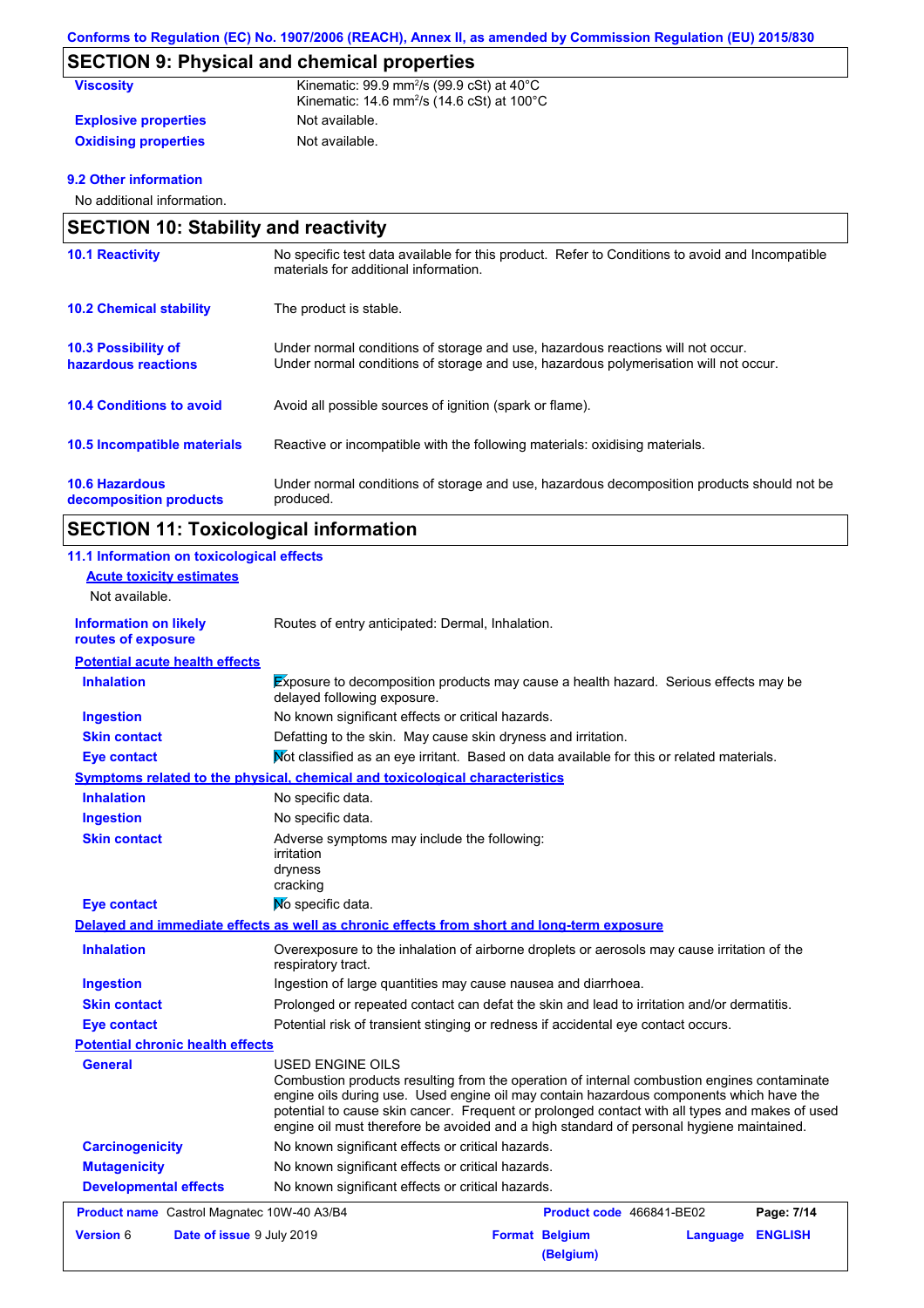## **SECTION 11: Toxicological information**

**Fertility effects** No known significant effects or critical hazards.

### **SECTION 12: Ecological information**

#### **12.1 Toxicity**

**Environmental hazards** Not classified as dangerous

Product not classified for environmental effects. Based on data available for this or related materials.

#### **12.2 Persistence and degradability**

Expected to be biodegradable.

#### **12.3 Bioaccumulative potential**

This product is not expected to bioaccumulate through food chains in the environment.

| <b>12.4 Mobility in soil</b>                            |                                                                      |
|---------------------------------------------------------|----------------------------------------------------------------------|
| <b>Soil/water partition</b><br><b>coefficient (Koc)</b> | Not available.                                                       |
| <b>Mobility</b>                                         | Spillages may penetrate the soil causing ground water contamination. |

#### **12.5 Results of PBT and vPvB assessment**

Product does not meet the criteria for PBT or vPvB according to Regulation (EC) No. 1907/2006, Annex XIII.

#### **12.6 Other adverse effects**

**Other ecological information**

Spills may form a film on water surfaces causing physical damage to organisms. Oxygen transfer could also be impaired.

## **SECTION 13: Disposal considerations**

### **13.1 Waste treatment methods**

#### **Product**

Where possible, arrange for product to be recycled. Dispose of via an authorised person/ licensed waste disposal contractor in accordance with local regulations.

## **Hazardous waste** Yes.

**Methods of disposal**

| European waste cataloque (EWC) |                                                                 |  |
|--------------------------------|-----------------------------------------------------------------|--|
| Waste code                     | <b>Waste designation</b>                                        |  |
| 13 02 05*                      | mineral-based non-chlorinated engine, gear and lubricating oils |  |

However, deviation from the intended use and/or the presence of any potential contaminants may require an alternative waste disposal code to be assigned by the end user.

#### **Packaging Methods of disposal Special precautions** Where possible, arrange for product to be recycled. Dispose of via an authorised person/ licensed waste disposal contractor in accordance with local regulations.  $\overline{\mathbf{F}}$ his material and its container must be disposed of in a safe way. Care should be taken when handling emptied containers that have not been cleaned or rinsed out. Empty containers or liners may retain some product residues. Empty containers represent a fire hazard as they may contain flammable product residues and vapour. Never weld, solder or braze empty containers. Avoid dispersal of spilt material and runoff and contact with soil, waterways, drains and sewers. **References** Commission 2014/955/EU Directive 2008/98/EC

## **SECTION 14: Transport information**

|                                           | <b>ADR/RID</b>                                    | <b>ADN</b>     | <b>IMDG</b>                        | <b>IATA</b>                |
|-------------------------------------------|---------------------------------------------------|----------------|------------------------------------|----------------------------|
| 14.1 UN number                            | Not regulated.                                    | Not regulated. | Not regulated.                     | Not regulated.             |
| 14.2 UN proper<br>shipping name           |                                                   |                |                                    |                            |
| <b>14.3 Transport</b><br>hazard class(es) |                                                   |                |                                    |                            |
|                                           | <b>Product name</b> Castrol Magnatec 10W-40 A3/B4 |                | Product code 466841-BE02           | Page: 8/14                 |
| <b>Version 6</b>                          | Date of issue 9 July 2019                         |                | <b>Format Belgium</b><br>(Belgium) | <b>ENGLISH</b><br>Language |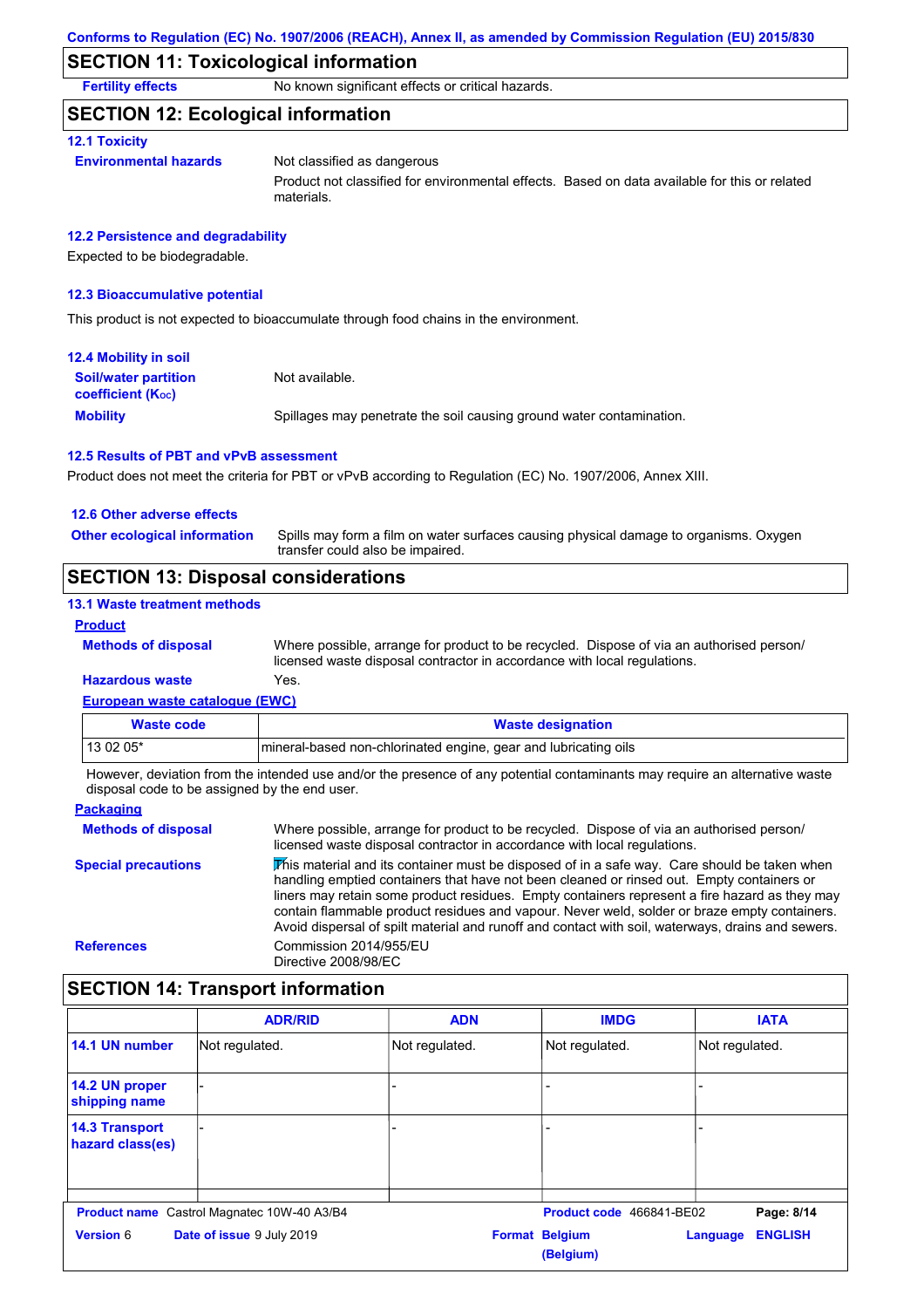# **SECTION 14: Transport information**

| 14.4 Packing<br>group                   |      |     |     |      |
|-----------------------------------------|------|-----|-----|------|
| 14.5<br><b>Environmental</b><br>hazards | INo. | No. | No. | lNo. |
| <b>Additional</b><br>information        |      |     |     |      |

**14.6 Special precautions for user** Not available.

**14.7 Transport in bulk according to Annex II of Marpol and the IBC Code** Not available.

## **SECTION 15: Regulatory information**

**15.1 Safety, health and environmental regulations/legislation specific for the substance or mixture**

### **EU Regulation (EC) No. 1907/2006 (REACH)**

### **Annex XIV - List of substances subject to authorisation**

#### **Annex XIV**

None of the components are listed.

**Substances of very high concern**

None of the components are listed.

# **Other regulations**

| <b>REACH Status</b>                                             | The company, as identified in Section 1, sells this product in the EU in compliance with the<br>current requirements of REACH. |
|-----------------------------------------------------------------|--------------------------------------------------------------------------------------------------------------------------------|
| <b>United States inventory</b><br>(TSCA 8b)                     | All components are active or exempted.                                                                                         |
| <b>Australia inventory (AICS)</b>                               | All components are listed or exempted.                                                                                         |
| <b>Canada inventory</b>                                         | All components are listed or exempted.                                                                                         |
| <b>China inventory (IECSC)</b>                                  | All components are listed or exempted.                                                                                         |
| <b>Japan inventory (ENCS)</b>                                   | All components are listed or exempted.                                                                                         |
| <b>Korea inventory (KECI)</b>                                   | All components are listed or exempted.                                                                                         |
| <b>Philippines inventory</b><br>(PICCS)                         | All components are listed or exempted.                                                                                         |
| <b>Taiwan Chemical</b><br><b>Substances Inventory</b><br>(TCSI) | All components are listed or exempted.                                                                                         |
| Ozone depleting substances (1005/2009/EU)                       |                                                                                                                                |
| Not listed.                                                     |                                                                                                                                |
| Prior Informed Consent (PIC) (649/2012/EU)                      |                                                                                                                                |
| Not listed.                                                     |                                                                                                                                |

#### **Seveso Directive**

This product is not controlled under the Seveso Directive.

| <b>15.2 Chemical safety</b> | A Chemical Safety Assessment has been carried out for one or more of the substances within  |
|-----------------------------|---------------------------------------------------------------------------------------------|
| assessment                  | this mixture. A Chemical Safety Assessment has not been carried out for the mixture itself. |

## **SECTION 16: Other information**

| <b>Abbreviations and acronyms</b> |                                                   | ADN = European Provisions concerning the International Carriage of Dangerous Goods by<br>Inland Waterway<br>ADR = The European Agreement concerning the International Carriage of Dangerous Goods by<br>Road<br>ATE = Acute Toxicity Estimate<br>BCF = Bioconcentration Factor<br>CAS = Chemical Abstracts Service<br>CLP = Classification, Labelling and Packaging Regulation [Regulation (EC) No. 1272/2008] |                                    |          |                |
|-----------------------------------|---------------------------------------------------|----------------------------------------------------------------------------------------------------------------------------------------------------------------------------------------------------------------------------------------------------------------------------------------------------------------------------------------------------------------------------------------------------------------|------------------------------------|----------|----------------|
|                                   | <b>Product name</b> Castrol Magnatec 10W-40 A3/B4 |                                                                                                                                                                                                                                                                                                                                                                                                                | <b>Product code</b> 466841-BE02    |          | Page: 9/14     |
| <b>Version 6</b>                  | Date of issue 9 July 2019                         |                                                                                                                                                                                                                                                                                                                                                                                                                | <b>Format Belgium</b><br>(Belgium) | Language | <b>ENGLISH</b> |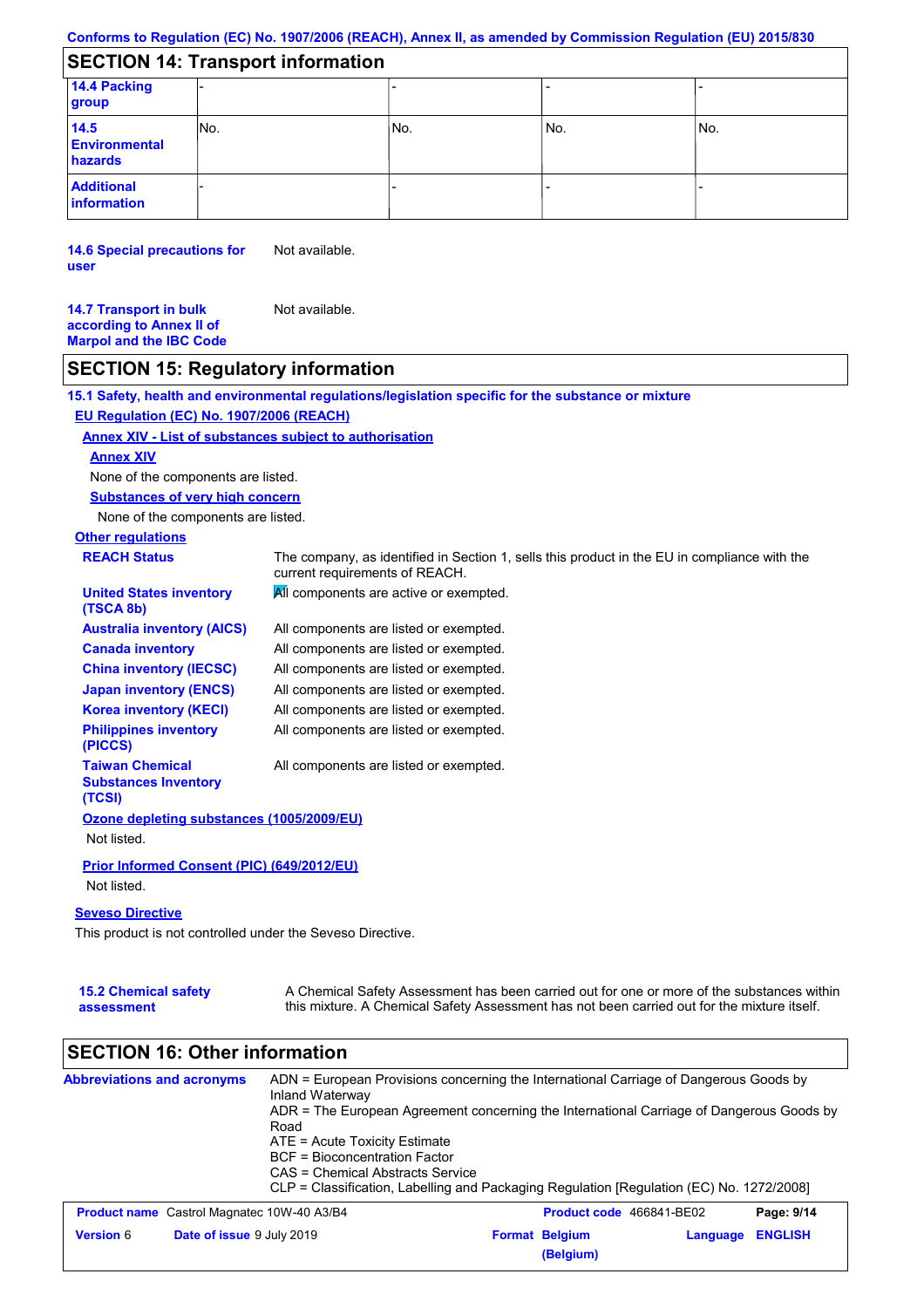## **SECTION 16: Other information**

CSA = Chemical Safety Assessment CSR = Chemical Safety Report DMEL = Derived Minimal Effect Level DNEL = Derived No Effect Level EINECS = European Inventory of Existing Commercial chemical Substances ES = Exposure Scenario EUH statement = CLP-specific Hazard statement EWC = European Waste Catalogue GHS = Globally Harmonized System of Classification and Labelling of Chemicals IATA = International Air Transport Association IBC = Intermediate Bulk Container IMDG = International Maritime Dangerous Goods LogPow = logarithm of the octanol/water partition coefficient MARPOL = International Convention for the Prevention of Pollution From Ships, 1973 as modified by the Protocol of 1978. ("Marpol" = marine pollution) OECD = Organisation for Economic Co-operation and Development PBT = Persistent, Bioaccumulative and Toxic PNEC = Predicted No Effect Concentration REACH = Registration, Evaluation, Authorisation and Restriction of Chemicals Regulation [Regulation (EC) No. 1907/2006] RID = The Regulations concerning the International Carriage of Dangerous Goods by Rail RRN = REACH Registration Number SADT = Self-Accelerating Decomposition Temperature SVHC = Substances of Very High Concern STOT-RE = Specific Target Organ Toxicity - Repeated Exposure STOT-SE = Specific Target Organ Toxicity - Single Exposure TWA = Time weighted average UN = United Nations UVCB = Complex hydrocarbon substance VOC = Volatile Organic Compound vPvB = Very Persistent and Very Bioaccumulative Varies = may contain one or more of the following 64741-88-4 / RRN 01-2119488706-23, 64741-89-5 / RRN 01-2119487067-30, 64741-95-3 / RRN 01-2119487081-40, 64741-96-4/ RRN 01-2119483621-38, 64742-01-4 / RRN 01-2119488707-21, 64742-44-5 / RRN 01-2119985177-24, 64742-45-6, 64742-52-5 / RRN 01-2119467170-45, 64742-53-6 / RRN 01-2119480375-34, 64742-54-7 / RRN 01-2119484627-25, 64742-55-8 / RRN 01-2119487077-29, 64742-56-9 / RRN 01-2119480132-48, 64742-57-0 / RRN 01-2119489287-22, 64742-58-1, 64742-62-7 / RRN 01-2119480472-38, 64742-63-8, 64742-65-0 / RRN 01-2119471299-27, 64742-70-7 / RRN 01-2119487080-42, 72623-85-9 / RRN 01-2119555262-43, 72623-86-0 / RRN 01-2119474878-16, 72623-87-1 / RRN 01-2119474889-13

**Procedure used to derive the classification according to Regulation (EC) No. 1272/2008 [CLP/GHS]**

| <b>Classification</b>                                   |                                                                                                       | <b>Justification</b>                                                                                                                        |
|---------------------------------------------------------|-------------------------------------------------------------------------------------------------------|---------------------------------------------------------------------------------------------------------------------------------------------|
| <b>Not classified.</b>                                  |                                                                                                       |                                                                                                                                             |
| <b>Full text of abbreviated H</b><br><b>statements</b>  | H315<br>H318<br>H411                                                                                  | Causes skin irritation.<br>Causes serious eye damage.<br>Toxic to aquatic life with long lasting effects.                                   |
| <b>Full text of classifications</b><br><b>[CLP/GHS]</b> | <b>Aguatic Chronic 2, H411</b><br>Eye Dam. 1, H318<br><b>Skin Irrit. 2. H315</b>                      | LONG-TERM (CHRONIC) AQUATIC HAZARD - Category 2<br>SERIOUS EYE DAMAGE/EYE IRRITATION - Category 1<br>SKIN CORROSION/IRRITATION - Category 2 |
| <b>History</b>                                          |                                                                                                       |                                                                                                                                             |
| Date of issue/Date of<br>revision                       | 09/07/2019.                                                                                           |                                                                                                                                             |
| Date of previous issue                                  | 29/03/2019.                                                                                           |                                                                                                                                             |
| <b>Prepared by</b>                                      | <b>Product Stewardship</b>                                                                            |                                                                                                                                             |
|                                                         | Villa di antara in famoretta netta della characcia della contrara di controllo in controllo controllo |                                                                                                                                             |

**Indicates information that has changed from previously issued version.**

#### **Notice to reader**

All reasonably practicable steps have been taken to ensure this data sheet and the health, safety and environmental information contained in it is accurate as of the date specified below. No warranty or representation, express or implied is made as to the accuracy or completeness of the data and information in this data sheet.

The data and advice given apply when the product is sold for the stated application or applications. You should not use the product other than for the stated application or applications without seeking advice from BP Group.

It is the user's obligation to evaluate and use this product safely and to comply with all applicable laws and regulations. The BP Group shall not be responsible for any damage or injury resulting from use, other than the stated product use of the material, from any failure to adhere to recommendations, or from any hazards inherent in the nature of the material. Purchasers of the product for supply to a third party for use at work, have a duty to take all necessary steps to ensure that any person handling or

| <b>Product name</b> Castrol Magnatec 10W-40 A3/B4 |                                  | Product code 466841-BE02 |                       | Page: 10/14      |  |
|---------------------------------------------------|----------------------------------|--------------------------|-----------------------|------------------|--|
| <b>Version 6</b>                                  | <b>Date of issue 9 July 2019</b> |                          | <b>Format Belgium</b> | Language ENGLISH |  |
|                                                   |                                  |                          | (Belgium)             |                  |  |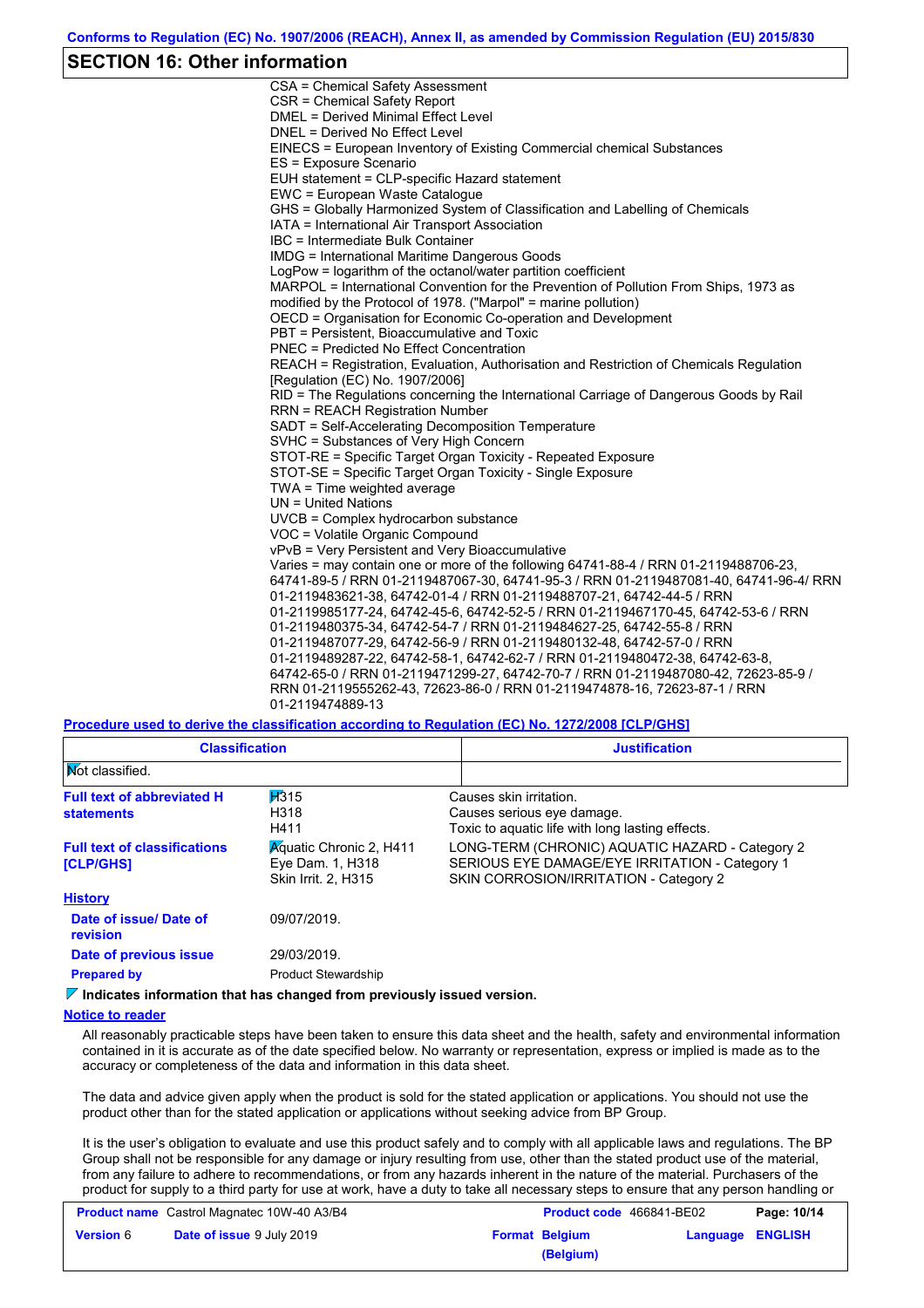## **SECTION 16: Other information**

using the product is provided with the information in this sheet. Employers have a duty to tell employees and others who may be affected of any hazards described in this sheet and of any precautions that should be taken. You can contact the BP Group to ensure that this document is the most current available. Alteration of this document is strictly prohibited.

|                  | <b>Product name</b> Castrol Magnatec 10W-40 A3/B4 |
|------------------|---------------------------------------------------|
| <b>Version 6</b> | <b>Date of issue 9 July 2019</b>                  |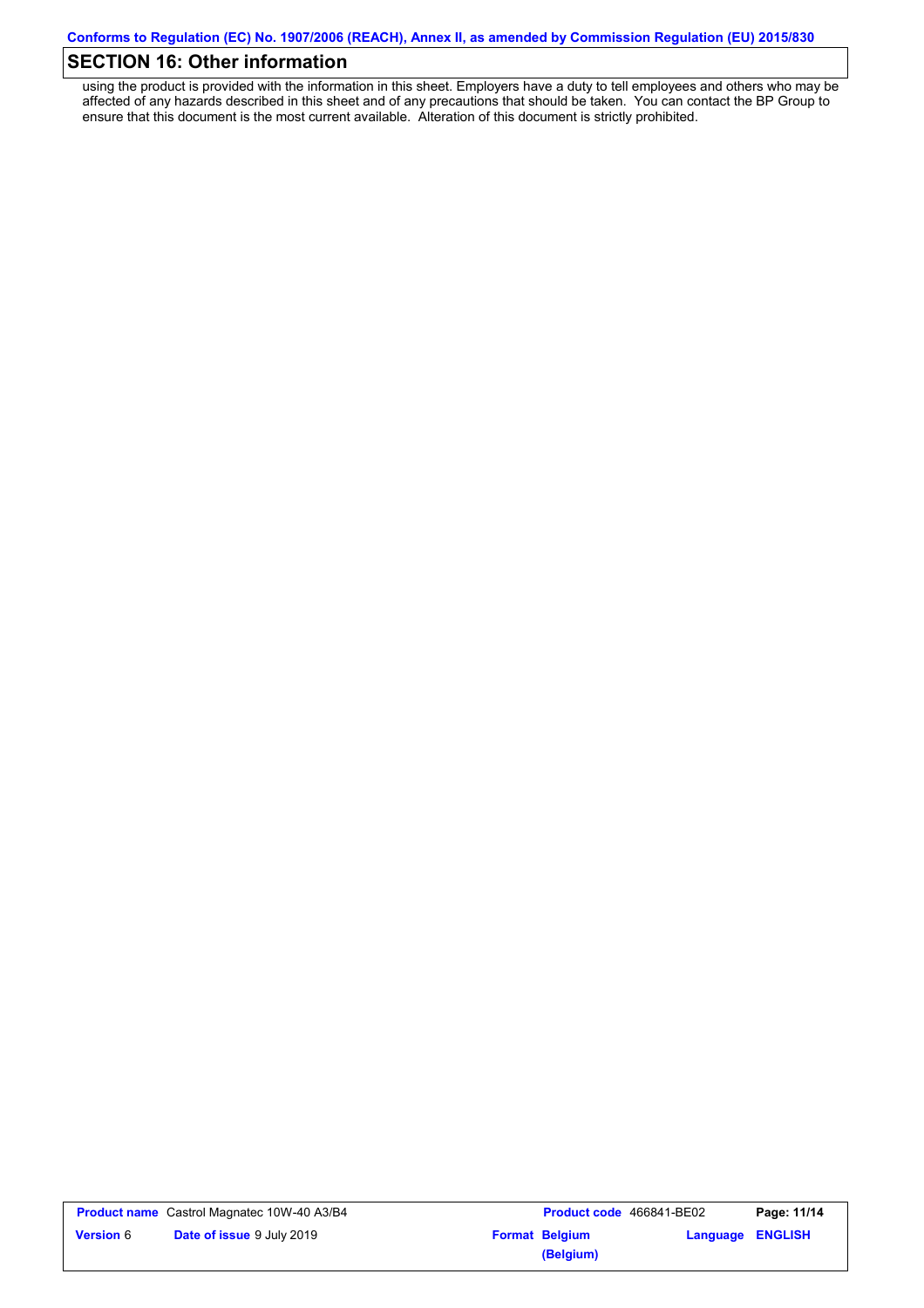|                  | <b>Product name</b> Castrol Magnatec 10W-40 A3/B4 |
|------------------|---------------------------------------------------|
| <b>Version 6</b> | <b>Date of issue 9 July 2019</b>                  |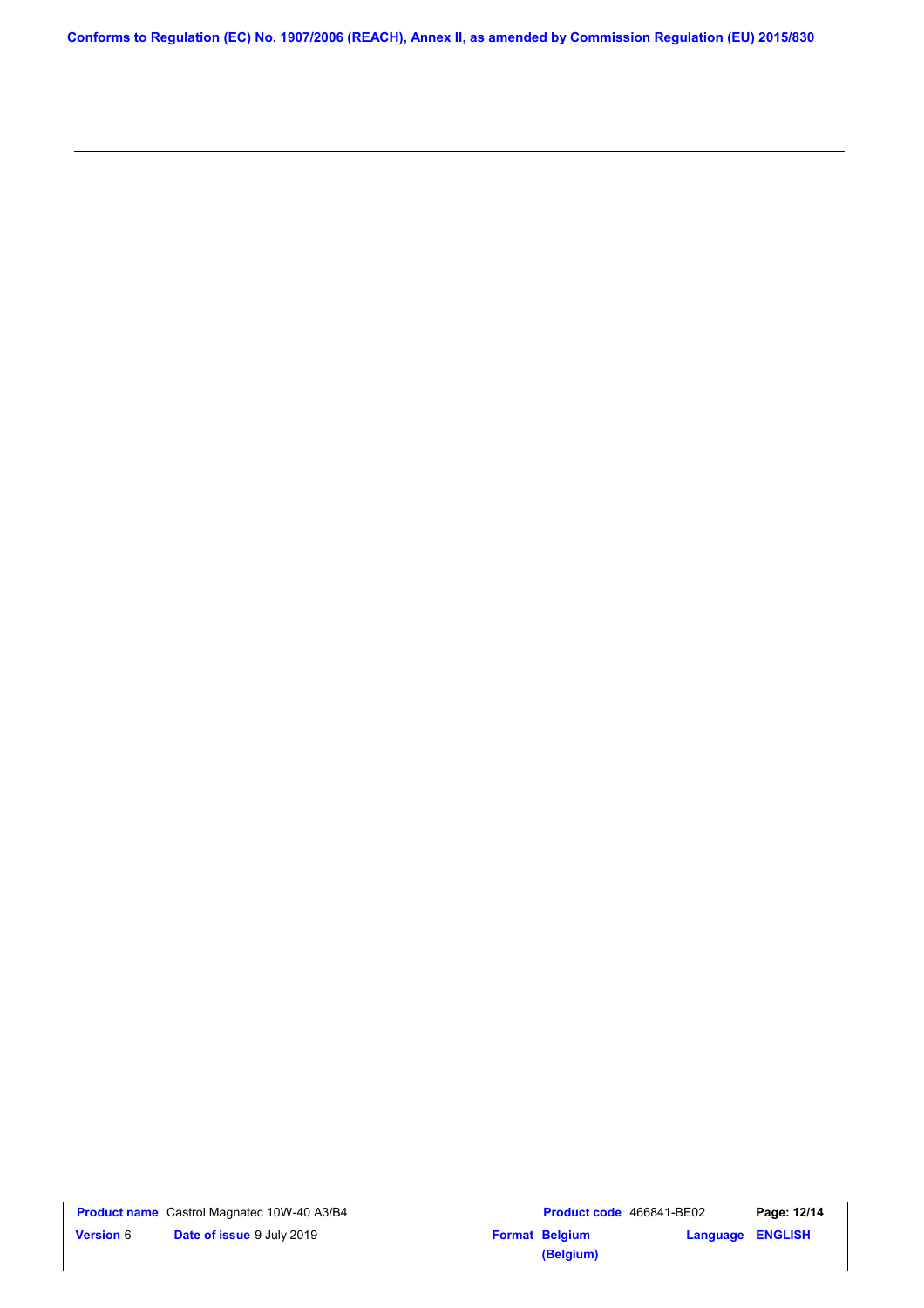|                  | <b>Product name</b> Castrol Magnatec 10W-40 A3/B4 |
|------------------|---------------------------------------------------|
| <b>Version 6</b> | <b>Date of issue 9 July 2019</b>                  |